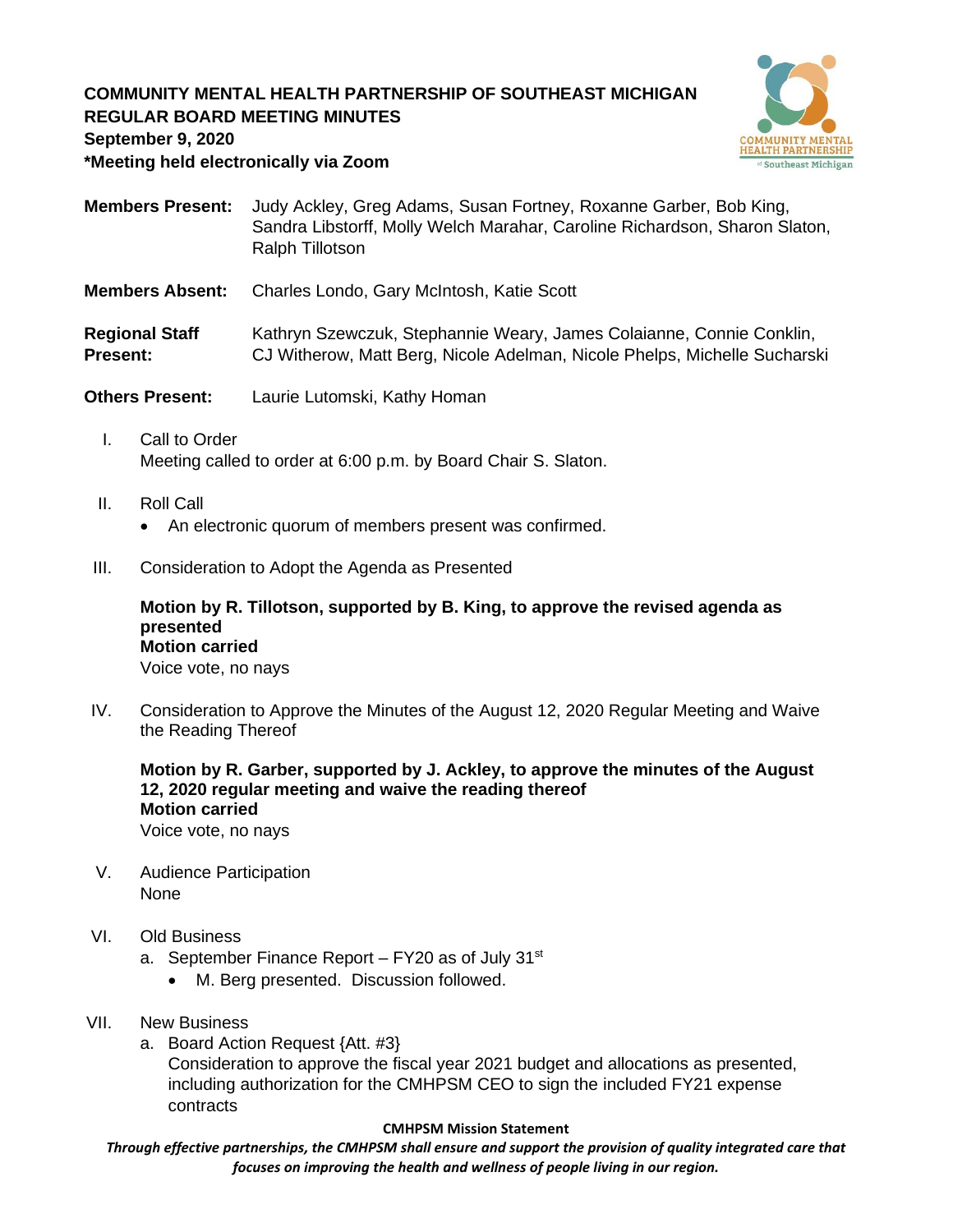**Motion by M. Welch Marahar, supported by C. Richardson, to approve the fiscal year 2021 budget and allocations as presented, including authorization for the CMHPSM CEO to sign the included FY21 expense contracts**

**Motion carried**

Vote

Yes: Ackley, Adams, Fortney, Garber, King, Libstorff, Welch Marahar, Richardson, Slaton, Tillotson No:

Absent: Londo, McIntosh, Scott

b. Board Action Request {Att. #4}

Consideration to approve the CMHPSM employee handbook with the included revisions

## **Motion by M. Welch Marahar, supported by G. Adams, to approve the CMHPSM employee handbook with the included revisions**

- **Motion carried**
- Vote

Yes: Ackley, Adams, Fortney, Garber, King, Libstorff, Welch Marahar, Richardson, Slaton, Tillotson

No:

Absent: Londo, McIntosh, Scott

c. Board Discussion

Roll Call Votes for Remote Meetings

- Per opinion from Attorney Matt Nordfjord, who conducted last month's Open Meetings training for the Regional Board, a roll call vote is not required for remote meeting votes except for the following:
	- 1. There are both yea and nay responses and the number of nay votes is unclear.
	- 2. The vote is for a controversial matter.
- During roll call votes, the Board Chair's vote will move to the end of the roll call.

### d. Board Elections

- Current officers:
	- ➢ Chair: S. Slaton, Livingston
	- ➢ Vice-Chair: C. Richardson, Washtenaw
	- ➢ Secretary: J. Ackley, Lenawee
- R. Garber volunteered to be the election subcommittee chairperson.
- VIII. Reports to the CMHPSM Board
	- a. Report from the SUD Oversight Policy Board (OPB)
		- J. Colaianne provided highlights of the recent OPB meeting. Topics included the SUD strategic plan, OPB bylaws, and several competitive awards for the recent RFPs.
	- b. CEO Report to the Board
		- J. Colaianne presented the CEO Report, which included updates from the CMHPSM, Region, and State.

#### **CMHPSM Mission Statement**

*Through effective partnerships, the CMHPSM shall ensure and support the provision of quality integrated care that focuses on improving the health and wellness of people living in our region.*